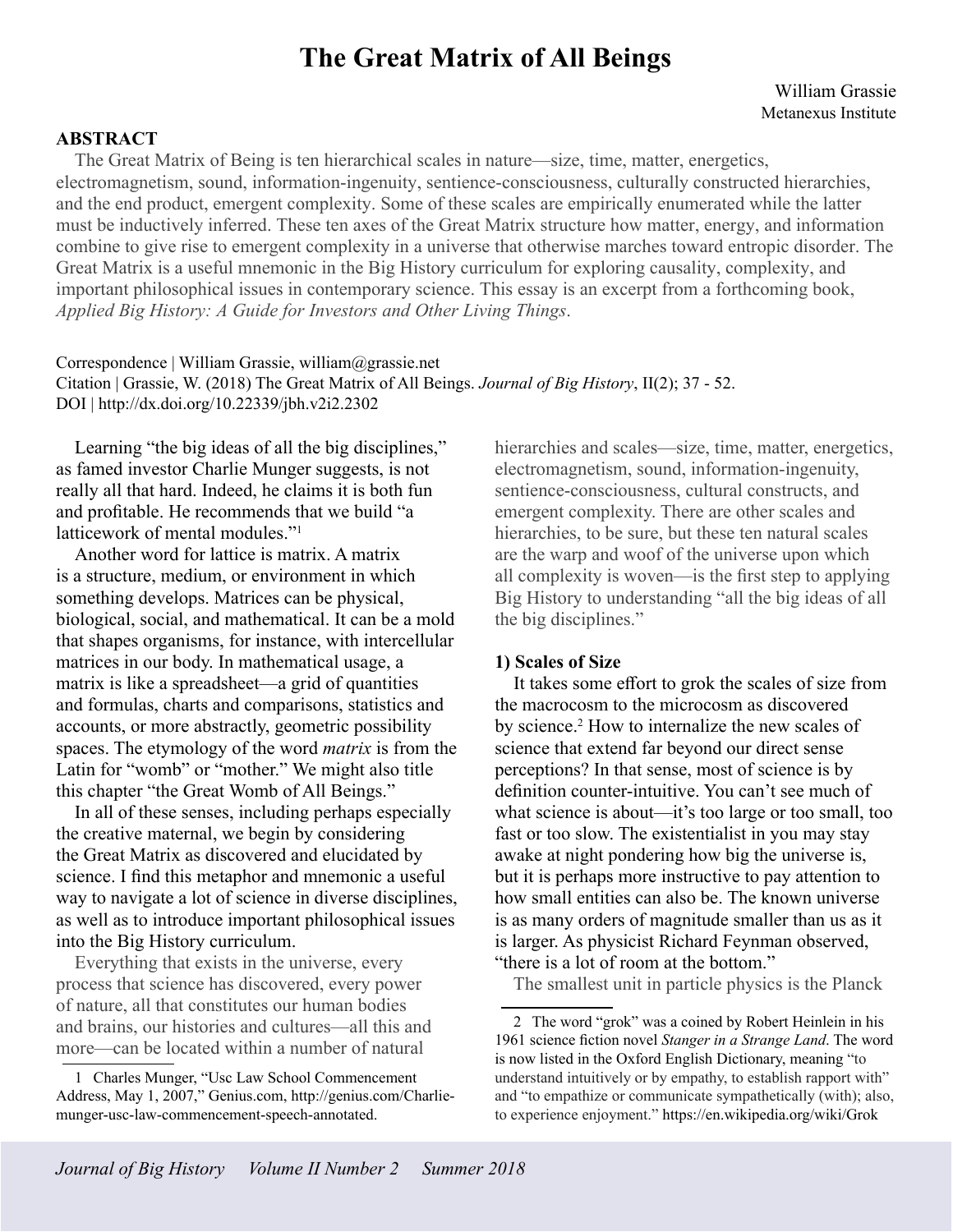scale  $(1.62 \times 10^{-35} \text{ m})$ . Beyond the Planck scale the concepts of size and distance break down and quantum indeterminacy becomes absolute—whatever that means. You will need to find a particle physicist to make more sense of these subatomic realms in which matter turns into miniscule fields and forces.

From the Plank scale we jump about 24 orders of magnitude in size pass the scale of subatomic particle to the scale of simple atoms. The diameter of a single hydrogen atom—one proton, one electron, and a lot of empty space—is approximately 0.1 nm (nanometers). Just to be clear, one nanometer  $(10^{-9}m)$ is a billion times smaller than one meter.

Amino acids—small molecules essential to cell chemistry and varying in atomic composition —are approximately 0.8 nm in size.

DNA, the molecule deoxyribonucleic acid, is about 2 nanometers wide but varies dramatically in length. The longest human DNA is found in chromosome 1 and consists of 220 million base pairs. When stretched out it would be about 85 millimeters long and very, very thin. In terms of length, human DNA has some 3 billion base pairs, but that's nothing compared to the marbled lungfish, which clocks in at a 133 billion base pairs. At the other end of the DNA spectrum is the diminutive bacteria *Carsonella ruddii* with the smallest known genome containing 159,662 base pairs. DNA, as we will explore below, has an aperiodic property that allows it to encode information for cell construction and replication.

Prokaryotes—single-cell bacteria and archaea, more about that later—are the smallest and ur-unit of life. The smallest bacteria are about 150-250 nm. The bacterium *E. coli*, part of your intestinal microbiome, measures up at approximately 2  $\mu$ m (micrometers or microns). Here we have moved up in the scale a thousand fold, from nanos to microns, from  $10^{-9}$  m to  $10^{-6}$  m.

It takes imagination to grasp these orders of magnitude jumps in scale. At the other end of the size spectrum, we measure in light-years, which in spite of its name is a measurement of distance not time. One light-year is the distance that a photon travels in one Earth year—9.4 trillion kilometers in case you were wondering. The most distant thing that we know observationally in the universe is the background radiation from the big bang—13.8 billion light-years away from earth. 9.4 trillion kilometers times 13.8 billion is a really big number and an incomprehensible distance for mere humans to grasp—and yet we now do—though difficult to grok.

To get a feel for the relative size and scale of the universe, imagine holding a big beach ball one meter in diameter. It is summer and you're vacationing on Cape Cod, Massachusetts. If this beach ball were the size of the sun, then the next closest star, Proxima Centauri, would be another beach ball 6609 km away—the flight distance from Boston to Rome (the actual distance is 4.2 light years).

On the other hand, if your one-meter diameter beach ball were the size of our Milky Way galaxy, then the next closest galaxy—the Andromeda galaxy—would be another beach ball 25 meter away (the actual distance is 2.5 million light years). Indeed, at the scale of the galaxies, everywhere you looked on the beach that day, above, below, and all around, you would see beach ball galaxies in all directions—a 100 billion of them. In scale, galaxies are quite close to each other and gravitationally bound in a vast moving web, while the distance between stars within the galaxies is enormous and for the most part gravitationally not interactive with neighboring stars. When galaxies collide, as Andromeda and the Milky Way some day will, they pass through each other and nary a star will collide. The universe is a web of a hundred billion galaxies held together in a dynamic gravitational embrace.

The tendency is to focus on how puny we are in the scale of hundreds of billions of galaxies spanning billions of light years, but we should also remember how enormous we are when compared with the cells, molecules, atoms, and subatomic particles. Humans exist at scales measured in millimeters, centimeters, meters, and kilometers, which turn out to be about halfway between the very small and the very large. The human scale is also the only scale where certain types of complexity could exist.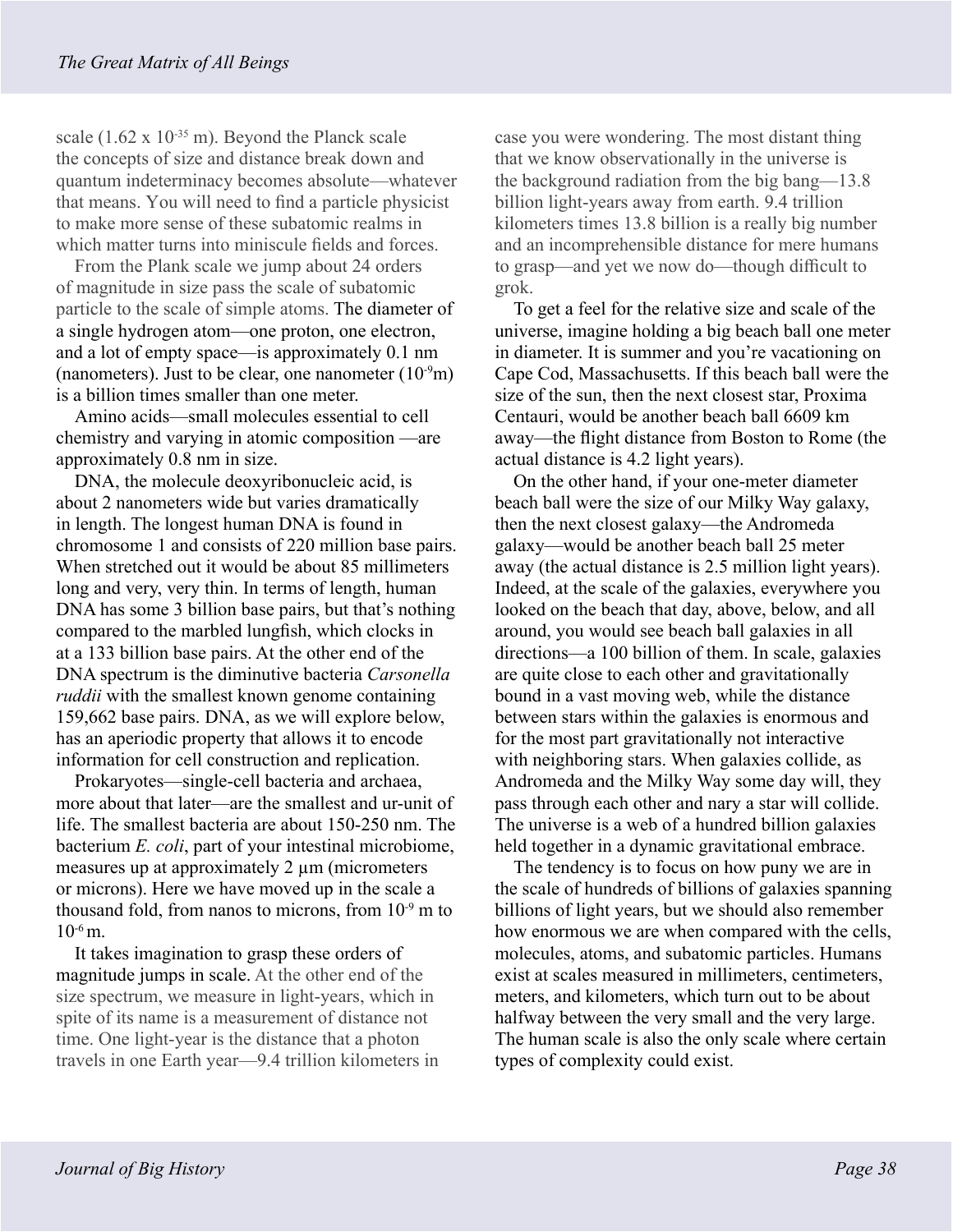The Cosmic Uroboros is a graphic representation of the hierarchy of size. The image of a snake eating its own tail is a symbol appearing in ancient Egyptian, Greek, Norse, and Indian art. The symbol is thought to represent self-reflectivity and selfregeneration. In a rendering of the uroboros by cosmologist Joel Primack and co-author Nancy Abrams, the hierarchy of size is plotted in powers of ten along the circle.<sup>3</sup> The universe is swallowing its own tail, because the very large scale of the universe loops back on the very small scale of subatomic particles. The particle accelerator at CERN recreates the intense energy of the early universe in order to study the constituents of matter. The sought-after "Grand Unified Theory" of fundamental physics (GUT in the image) would unite the four fundamental forces—gravity, electromagnetism, and the strong and weak atomic forces—connecting the subatomic and the cosmic dimensions, much as uroboros swallows its tail.

The first axis in the Great Matrix of all beings is size. Note again the curiosity and perhaps necessity that life exists halfway between the largest and smallest entities known to science. And take a moment also to cogitate and meditate on how your own being is built and functions bottom-up from small to ever larger combinatorials of atoms, molecules, and cells.

# **2) Scales of Time**

The time scales of the universe are measured today in billions of years down to the nanosecond vibrations of cesium in atomic clocks. We have discovered a progressively true account of the 13.8-billion-year history of the universe, the 4.5-billion-year evolution of our planet, the 300,000-year rise of our species, and the 10,000 year accelerating drama of human civilization. This chronology is how Big History is generally approached in books and curricula, telling the story as an integrated narrative of complexity thresholds

from the big bang to the 21st century.

In brief, our omnicentric universe began some 13.8 billion years ago in a fantastically small, dense, hot, and symmetrical state. This universe expanded, cooled, and evolved into more differentiated and complex structures—forces, quarks, hydrogen, helium, galaxies, stars, heavier elements, complex chemistry, and planetary systems.

Some 4 billion years ago, in a small secondor third-generation solar system, the intricate biophysical processes of life began on at least one small planet circling a diminutive, slow burning star. Animate energy-matter on Earth was a marvelous new intensification of the creative dynamic at work in the universe. Life adapted, evolved, complexified. Fuel by the power of the sun, Earth became a jewel of a planet with ever more complex forms and relations giving rise to the wonders of the natural world.

Then some 7 million years ago, proto-humans emerged on the savanna of Africa. By a million years ago, they mastered fire and made simple tools. About 80,000 years ago, a small band of *Homo sapiens* wandered out of Africa. With their tools, fire mastery, language, and collective learning, our ancestors spread across the planet. We are the only large mammals to inhabit so many diverse bioregions.

For most of our prehistory, our common ancestors were hunter-gatherers, living in small tribes, probably not larger than 150 individuals.4 Our brains, instincts, emotions, and behavioral tendencies evolved to promote survival and reproduction in these social groups in diverse environments. Then 10,000 years ago, agriculture began, and with it growing populations of humans living in ever larger and more complex societies accumulating knowledge and knowhow, trading in genes, crops, animals, diseases, technologies, and ideas. The fossil fuel revolution began about 200 years ago and with it amazing growth in wealth and productivity. This unfolding leads us all the way to today, over 7

<sup>3</sup> Joel R. Primack and Nancy Ellen Abrams, *The View from the Center of the Universe: Discovering Our Extraordinary Place in the Cosmos* (New York: Riverhead, 2006).

<sup>4</sup> Robin Dunbar, *Grooming, Gossip and the Evolution of Language* (Cambridge: Harvard University Press, 1996).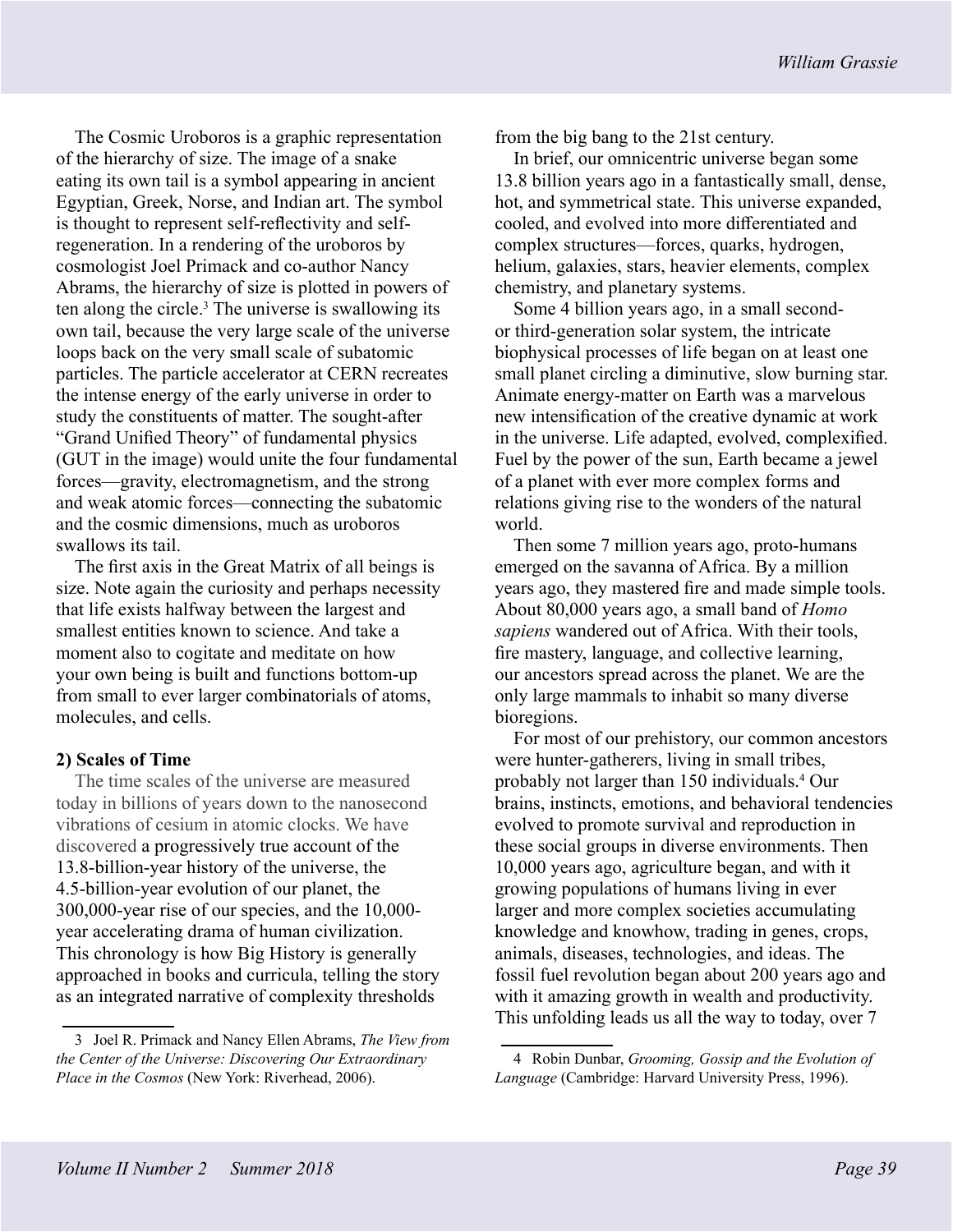billion of us collectively transforming the planet and ourselves. The wonder of it all is that each of us is also a collection of transient atoms, recycled stardust become conscious beings, engaged in this global conversation brought to you by ephemeral electrons and photons cascading through the Internet and bouncing off of satellites.

That is Big History, in about 300 words and with a little poetic license. The story is generally understood in thresholds of emergent complexity the early universe gives rise to stars and galaxies, the stars give rise to the periodic tables of elements and complex chemistry, the chemistry gives rise to simple bacteria, the bacteria give rise to eukaryotic cells, which complex cells give rise to the evolution of organisms, the plants and animals give rise to complex ecosystems with ever more sentient organisms, and sentience in our lineage gave rise humans consciousness, tool-making, language, fire mastery, collective learning, agriculture, and the modern revolution. Throughout the chronology, increased complexity is hierarchical, built from the bottom-up. Each threshold realizes new emergent properties that previously did not exist.

Einstein's theory of relativity, of course, links space and time in a continuum, so separating chronology and size scale is technically an artifact of our minds and not fundamental physics. Moreover, many of the equations of fundamental physics work forward or backward irrespective of time. And when we talk about the very fast, the very dense, and the very hot, the very cold, concepts of space and time can become elastic, but in between these extremes, time matters. For practical purposes, it is necessary to keep space and time separate. Together space and time provide the first two dimensions in the Great Matrix.

# **3) Matter**

Technically, matter is solidified energy, as reflected in the iconic equation  $E = mc2$ —energy equals matter times the speed of light squared. However, just as with space and time, matter and energy may reliably be understood as distinct, at least in the

context of the Great Matrix that matters most to us here on Earth.

Particle physicists advance our knowledge of smaller and smaller realms. Cosmologists advance our knowledge of large and larger realms. Neither has all the answers and their best working theories quantum mechanics and relativity—are mutually incompatible. The scale of atomic elements, however, is well established and central to all chemistry.

Matter turns out to be a scarce commodity in the universe. The universe is composed of about 70 percent cold dark energy. Another 25 percent consists of cold dark matter. Cosmologists don't really know what these are, ergo cold and dark, but infer their existence from the behavior of the web of galaxies in an expanding universe. Along with the cold dark energy and matter, there are invisible atoms. Hydrogen and helium, the atoms that fuel the stars, constitute about 0.5 percent of the universe. All the other visible atoms in the Periodic Table of Elements constitute less than 0.01 percent of the universe. Fortunately, we live in a chemically rich solar system on a very special planet. We are made of these remarkable and rare elements in this vast universe.

The character of elements is determined by the number of protons in their nucleus, along with isotopic variations in the number of neutrons and electrons bound to that nucleus. The discovery of periodicity and groupings of elements based on shared properties is one of the most remarkable achievements of science leading to all manner of new discoveries in physics and biology, not to mention engineering and technology. Chemistry may not have the same academic sex appeal as physics and biology, but it is the foundation upon which evolutionary and economic complexity builds.

# **4) Scales of Energetics**

The intensity of energy flow is another axis in the Great Matrix. We can metaphorically equate energy with money. Energy does for nature what currencies do for human production and trade. And like all metaphors, it is literally not true. When Shakespeare calls time a beggar, he reminds us of our human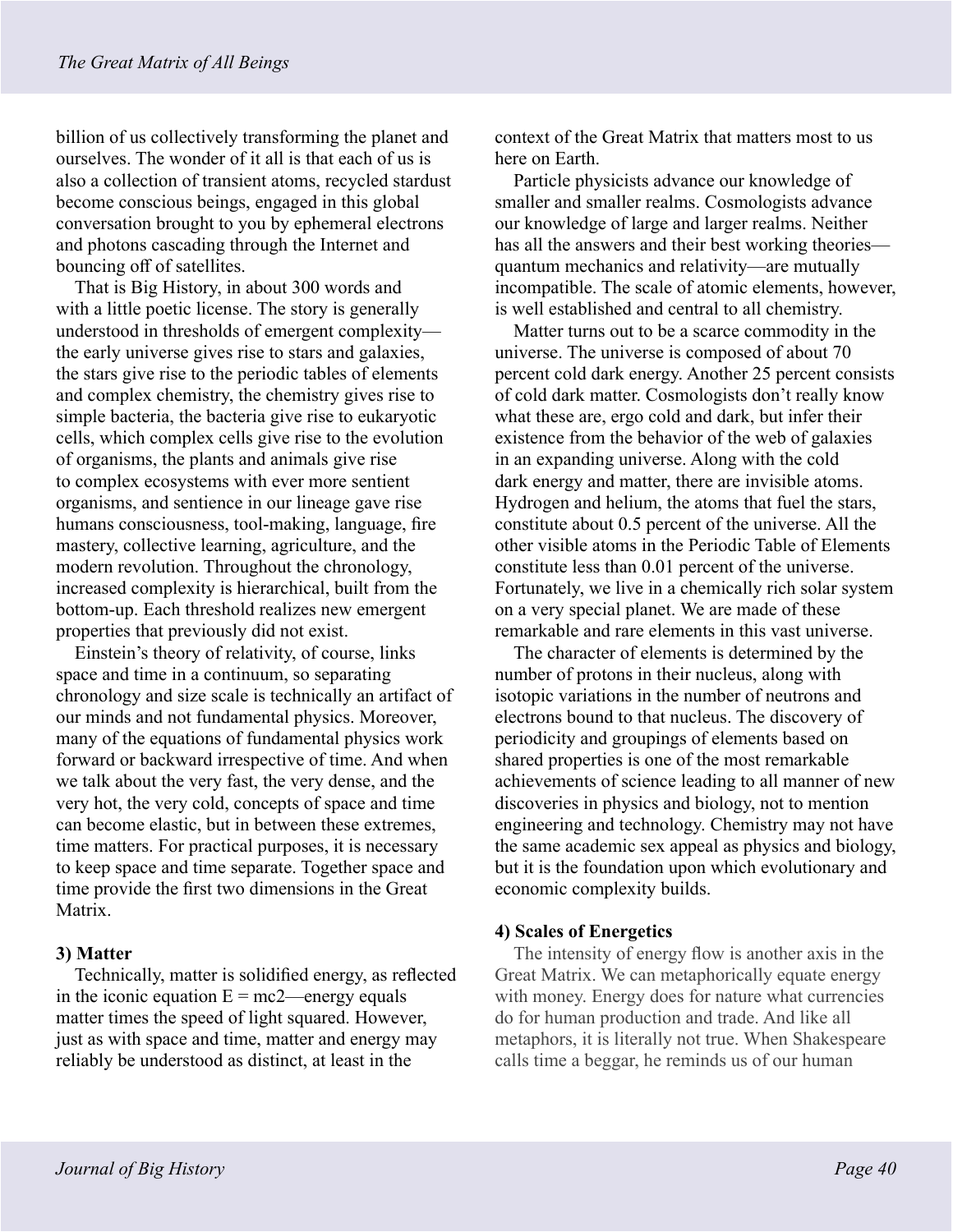finitude, but time is not literally a beggar. Metaphors are also important to science. Terms from computer science, for instance, are helpful in thinking about genetics, the neuroscience, and other fields.

Energetics is the currency of the Universal Central Bank, as guaranteed by the Laws of Thermodynamics. All of the regional banks astronomy, chemistry, biology, technology, economics, culture—can create their own energy currencies and markets because of this omnipotent guarantee. The Universal Central Bank does not offer fixed rates of return, but rather variable rates of losses in a predictable flux that impacts every domain at every scale. Energy dissipates. Entropy grows. That's not a problem; that's the singular opportunity.

The First Law of Thermodynamics observes that energy can be transferred and transformed, but not created or destroyed. At the first instance of the big bang, the universe received its lifetime allotment of energy-matter. That energy allowance is still present, just redistributed and less concentrated as the universe expands.

The Second Law of Thermodynamics states that in a closed system energy always moves for hot to cold, from order to disorder, from concentrations to entropy. What concerns us is not energy per se, but the flow of energy and the work that is done along the way.

Energy is the ability to transform a system—to do work. The Standard International unit of energy is the joule—defined as the energy required to lift a 1 kilogram object 1 meter vertically from the Earth's surface (i.e. against a gravitational force of 1 Newton). That energy is also released when that object falls back down. Lifting the object is mechanical work. The falling back down is kinetic energy—the release of potential energy in a gravitational field.

Physics distinguishes energy and power. Power is energy used over time. The Standard International unit of power is the Watt defined as 1 Joule per second. That 100 Watt light bulb is consuming 100 Joules per second, about the same amount of energy that your body is consuming, albeit in a different

form.

Energy comes in different forms and types electromagnetic, chemical, thermal, kinetic, electrical, nuclear, gravitational—to name the major categories. There is no standard currency for energy in nature and society, though there are lots of standard equations for converting one energy form into the equivalent of another energy form.

For instance, we can convert the combustion of gasoline into the equivalent of human labor—11.6 days of labor to be precise. These calculations require multiple energy conversion, turning BTUs into kilowatts into 2500 food calories per day. We cannot, however, digest gasoline. It is a poison. The energy content of a single gallon of gasoline is equivalent to 28,977 food calories of energy or 51 Big Mac hamburgers to be precise.<sup>5</sup>

These kinds of conversions neglect important qualitative differences in energy types, but are nevertheless informative. Energy flow (i.e. power) is not the gasoline or the hamburgers—they are stored, potential chemical energy. Energy flow is the controlled burning of hydrocarbons by the machine or the body. A gallon of gasoline has a lot more potential chemical energy, than a gallon of you (which is mostly water), but the whole of you is able to harness the BTUs, Kilowatts, and Calories to amazing effects. We are the only entity that we know of that *constructs* complexity outside of our bodies in built devices using external energy sources. It goes all the way back to the controlled use of fire. The Prometheus myth got it right. Fire mastery is a godlike gift that separates us from all other animals.

The universe burns and humans have captured some of that energy. Physicists calculate the energy of the universe at the moment of the Big Bang as  $10^{19}$  GeV (billion electron volts). At the opposite end is absolute zero or minus 273.15 degrees Celsius (minus 459.67 degrees Fahrenheit).

All complex phenomena in the universe can be

<sup>5</sup> One gallon of gasoline =  $33.70$  kWh =  $28,977$  kcal 28,977 kcal  $(2500 \text{ kcal per day} = \text{food for } 11.6 \text{ days of})$ human labor

<sup>28,977</sup> kcal = 51 Big Macs  $@$  563 kcal per hamburger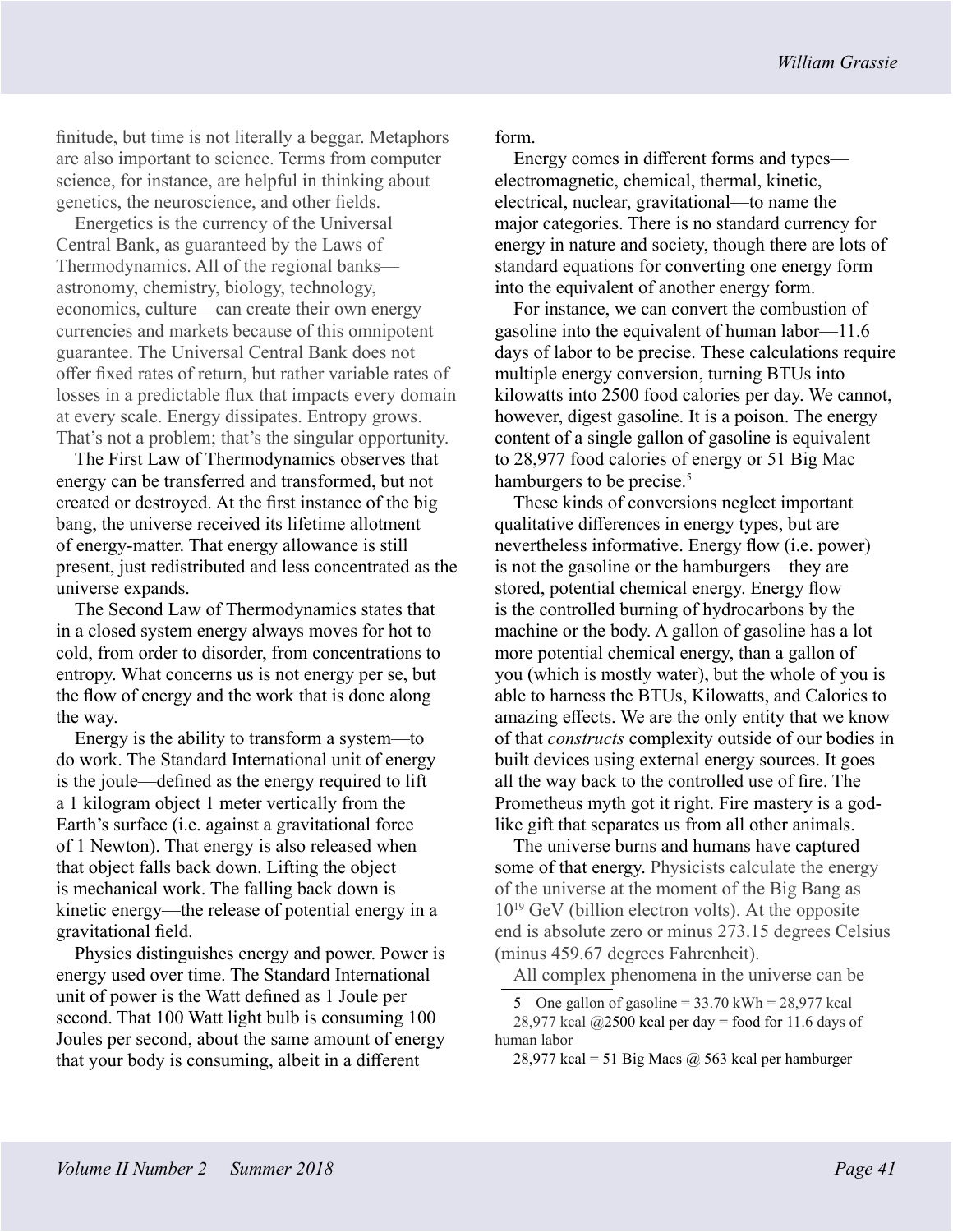characterized by a flux of energy from hot to cold, from order to disorder, as required by the Second Law of Thermodynamics. Life excels at capturing energy to drive its creative processes.

One of the most counter-intuitive insights of modern science is the scale of energy density flow. Astronomer Eric Chaisson is credited with these calculations and insights.6 He normalizes for the mass and time frame of each energetic system (ergs per second per gram). It turns out that a single-cell eukaryote has an energy density flow 500 times that of our sun. A photosynthesizing plant has about 5,000 times the energy density flow of the sun. A mammalian body has about 20,000 times the energy density flow of the sun. The human brain, consisting of about 2 percent of our body weight but consuming about 20 percent of our food energy, has an energy density flow about 75,000 times greater than the sun.

Of course, the sun is enormous and the flux of energy from the sun to the cold of outer space—3.86 x 10<sup>26</sup> watts—far exceeds that of our human bodies running on the equivalent of a 100-watt light bulb. Remember that we are normalizing for the mass of the system and its time scale. What this means is that if you could expand the human body—ca. 70 kilograms—to the mass of the sun—1.9 x 1030 kilograms, then it would be 20,000 times more energetic (assuming you could feed it enough hamburgers).

And if we include all of the energy consumed outside of our bodies in our global civilization, then humans today achieve energy density flows average 250,000 times that of the sun. The privileged few of us who fly around the world—the energy rich achieve energy density flows millions of times that of the sun. As we will further explore below, this exponential growth in energy density flow extends to the evolution of our technology. Humans and our

advanced machines may well achieve the greatest sustained energy density flows in the entire universe.

Remember that there are three ways to increase energy density flow: 1) you can consume more energy more efficiently, 2) you can compress the time scale of the system, and 3) you can decrease the mass of the system. With too little energy (e.g., starvation) the system will collapse. Too much energy flow and the system will also crash and burn. Each complex adaptive system has a range of optimal energy flows that are often limited within a narrow range, a kind of Goldilocks parameter.

There have been tremendous and accelerating increases in efficiency of our machines and technologies over the last 200 years. Much of this efficiency gain has been accomplished by reducing the mass of the system with new materials and technologies, for instance in the miniaturization that has occurred in electronics and computers, as well as more effective combustion processes with less heat wasted.

The increases in efficiency over the last hundred years are stunning. And yet overall consumption of energy continues to increase even as the technologies become more efficient. Our cars are more efficient, but more of us drive more miles. Our planes are more efficient, but more of us fly more miles. Our furnaces and air conditioners are more efficient, but we have bigger houses. These gains in efficiency mean increases in energy density flow. Energy efficiency is as important today as energy production, or for that matter labor productivity, because the reduced input can now be deployed elsewhere in creating additional economic growth and prosperity—more on that later. For now, we welcome energy density flow as the third axis in the Great Matrix.

The others scales below—light, sound, information-ingenuity, sentience-consciousness, evolved cultural hierarchies, and emergent complexity—are themselves forms of energy flow, a subset of energetics, each with unique properties essential to the evolution of complexity in nature and economics.

<sup>6</sup> Eric Chaisson, *Cosmic Evolution: The Rise of Complexity in Nature* (Cambridge, MA: Harvard University Press, 2001); *Epic of Evolution: Seven Ages of the Cosmos*; "Energy Rate Density as a Complexity Metric and Evolutionary Driver," *Complexity* 16, no. 3 (2011); "Energy Rate Density. Ii. Probing Further a New Complexity Metric," *Complexity* 17, no. 1 (2011).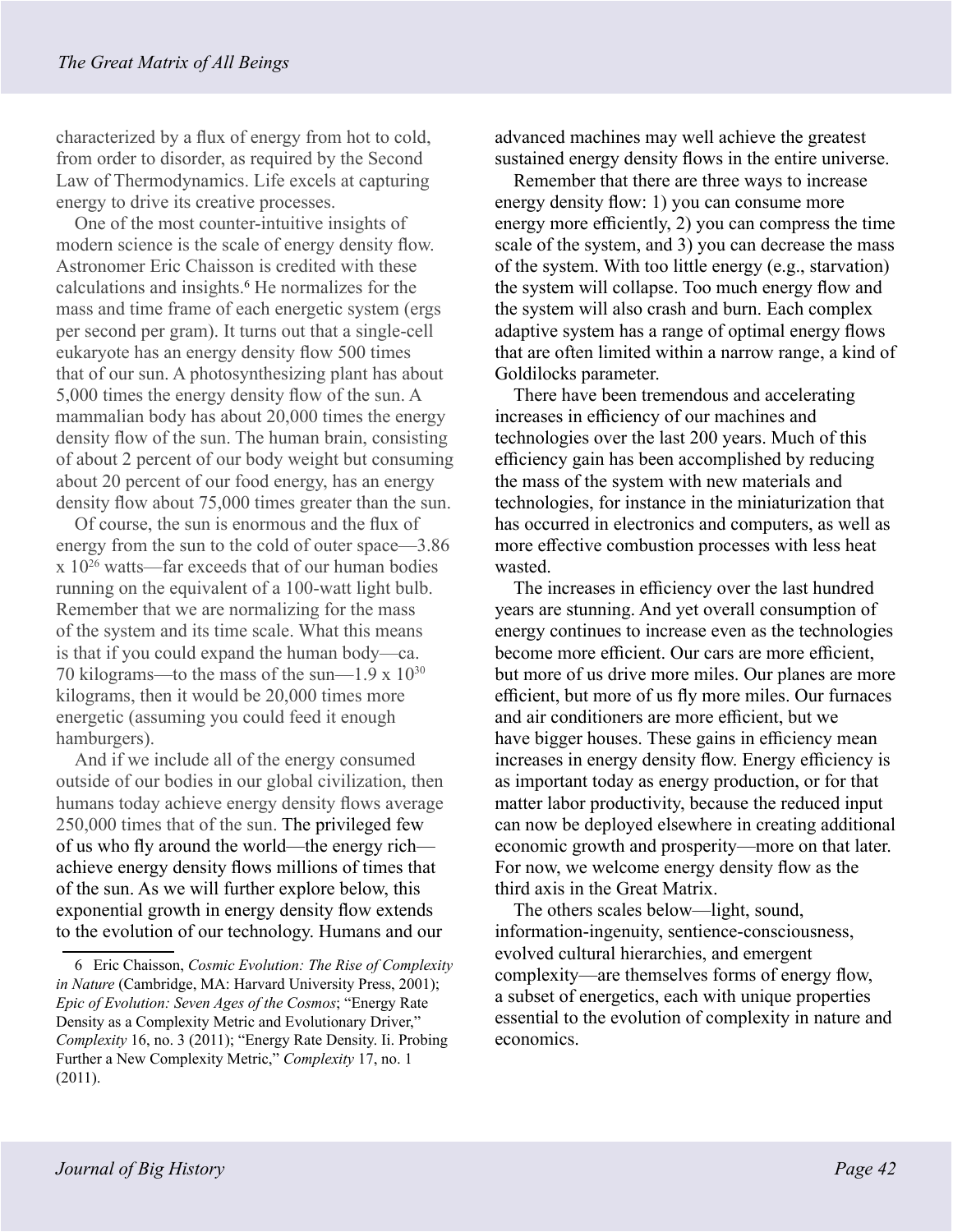## **5) Scales of Electromagnetism**

Electromagnetism is one of the four fundamental forces in physics about which there is an active search for a Grand Unified Theory (GUT) that would combine these four forces in a single equation. In this exercise, we are going to ignore gravity and the two nuclear forces, because electromagnetism governs almost all of the phenomena that we encounter in daily life here on Earth.

Normal chemistry is all about the affinities of electrons and the indestructible elements of the periodic table. Negatively charged electrons are bound by electromagnetic attraction in orbitals around positively charged atomic nuclei that make up the periodic table of elements. Atoms combine into complex molecules through electromagnetic geometries and preferences. All chemistry, and therefore all biology, is governed by electromagnetic force. The ATP molecules in your cells, the neurons in your brain, the gasoline burning in your car, the food you eat, and all the electronic devices in your life—from the light bulb to the Internet—all utilize electromagnetic properties.

Electromagnetic radiation has three properties frequency, wavelength, and photon-energy. Frequency is measured in Hertz (Hz) in a range of 104 to 1030 oscillations per second. Wavelength is measured in meters in a range of 10-12 to 106. Energy is measured in electronvolts (eV) in a range of 106 to 10-15. The entire spectrum of electromagnetic radiation spans from long and slow oscillating radio waves at one end to short and fast oscillating gamma waves at the other end.

While the electromagnetic spectrum is a single, continuous physical phenomenon, our human eyes have evolved to perceive only a small range of visible light. We can feel infrared radiation on our skin, but the rest of the electromagnetic spectrum is invisible to our direct senses.

The entire spectrum is divided into ionizing and non-ionizing electromagnetic radiation (EMR). Short-fast EMR interacts energetically with atoms and molecules to break and remake chemical bonds. Long-slow EMR reacts minimally with most matter. The break between ionizing and non-ionizing EMR has to do with the size of atoms and the wavelength of the photons. Ultraviolet EMR gives us sunburn. We use short-high frequency EMR to heat our food (microwave), look through our bodies (x-rays, magnetic imaging), and kill cells (Gamma ray).

Visible light is tucked in a sweet spot just below the range of the ionizing radiation. A prism famously splits white light into its constituent rainbow colors, each with their own specific range of wavelengths and frequency. Beyond purple we move into ultraviolet radiation (<380 nm, <400 terahertz). As the wavelengths get shorter, the frequencies get faster. Beyond red on our rainbow, we move into the infrared (>760 nm, >790 terahertz). The wavelengths get longer. The frequency slower.

Very high frequency (VHF) radio waves—used in television, radios, and other communication devices—range from 1 to 10 meters in wavelength and vibrate at a rate of 30 to 300 megahertz (MHz) (millions of oscillations per second). Electromagnetic radiation in the VHF band is long and interacts minimally with the atoms in the walls of your building or the cells in your body. It takes a special machine—your smartphone or radio—to tune into specific channels, to decode the broadcast woven in airwaves, and to convert that signal into sound or image for your enjoyment and edification.

Your eyes are basically a radio receiver at a different frequency. The photoreceptor cells in your eyes tune into specific ranges of electromagnetic radiation. Like the cells themselves, visible light is necessarily in the nanometer range in order to interact with nanometer-sized light-sensing organelles in the cells.

Electromagnetic radiation is central to all of the prosthetic "seeing" devices of science and technology — from radio telescopes to electron microscopes, from smartphones to global communications. These tools extend our vision, our abilities to see, hear, touch, taste, smell, and understand. What we know and know how to do goes far beyond our five natural senses. All of the prosthetic devices that extend human perception utilize the electromagnetic effect.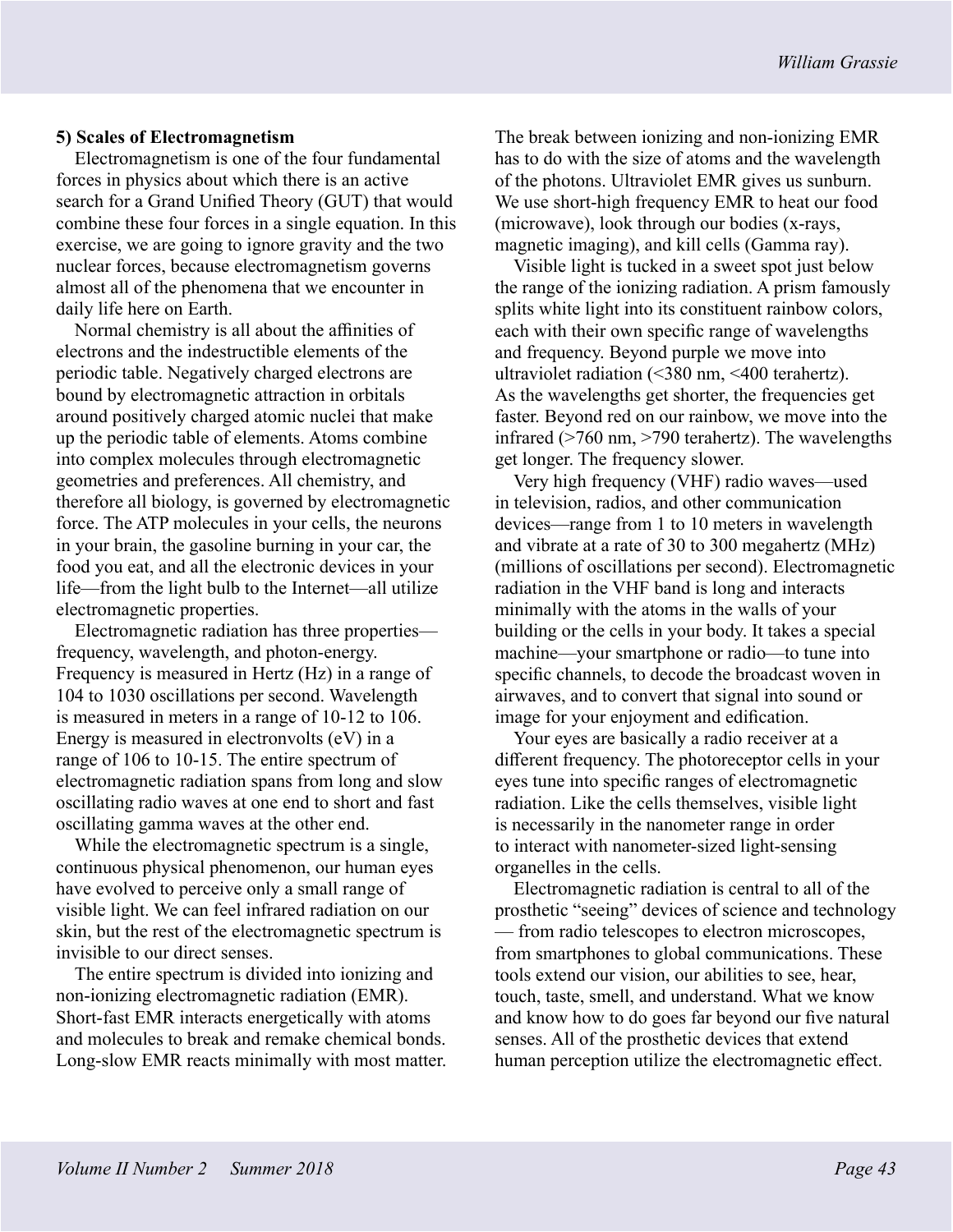All of the machines and motors that allow us to cross continents and move mountains utilize the electromagnetic effect.

Electromagnetic radiation, as recently harnessed by humans, is magical in how it has transformed our lives and our understanding of the universe. It is a continuous spectrum of wavelengths and frequencies, though divided into qualitatively different segments—radio waves, microwaves, infrared, visible light, ultraviolet, x-ray, and gamma ray. The spectrum of electromagnetic radiation is the fourth axis in the Great Matrix of being—a form of energy flow and a critical subset of all energetics.

## **6) Scales of Sound**

Sound is a vibration that propagates in a medium—gas, liquid, solid, or plasma. Unlike light, sound cannot travel through a vacuum; but like light, it has wavelength-frequency, directionality, intensity, and its own distinct speeds. Sound travels at the rate of 343 meters per second in dry air at 20oC. Sound vibrations jostle molecules in a wave of kinetic energy, much like ripples on still water. Sound, like light, is also a subset of energetics.

An evolving capacity to sense pressure vibrations in the environment certainly has adaptive value for evolving organisms. Rudimentary "hearing" allowed organisms to receive directional information at a distance, thus improving survival and reproduction, while eventually leading also to forms of animal communications.

Curiously, the continuum of sound audible to humans ranges from 20 Hz to 20,000 Hz (17 mm to 17 m), in contrast to the narrow range of visible light, which has no leaps in order of magnitude (790 terahertz to 400 terahertz—760 nm to 380 nm). Humans have much greater "depth" of sound perception than we have "depth" of light perception.

In any case, sound is a physical property of the universe, it has a hierarchical scale, and thus it provides yet another axis in the Great Matrix. Sound may not travel through outer space, but it is an essential component of evolution. And for humans, in particular, sound is central to our perception,

communication, cooperation, enjoyment, survival, and reproduction.

#### **7) Hierarchies of Information-Ingenuity**

We might also postulate a scale of informationingenuity in the Great Matrix, even though we don't have a universal metric or even proper definition of information adequate to all scientific disciplines. Information—seemingly immaterial and ephemeral—can be a slippery metaphysical concept. In the broadest, most abstract sense, however, information is simply physical order in a universe that marches to the tune of disorder.

Out-of-equilibrium energetic systems spontaneously create physical order.7 This is how the weather works—a global system for dissipating the heat from the sun—most dramatically in hurricanes and tornados. The out-of-equilibrium physical order of the weather is information in the service of entropy. In gases and fluids, however, the spontaneous physical order is fleeting. It arises. It disappears. The weather is always changing. As Heraclitus observed 2500 years ago, you can't step into the same river twice.

Solid matter, however, can store information, at least for a time. Solid matter has memory. Its physical order can persist in ways that fluids and gas cannot. Solid matter, moreover, can also process that information to rearrange matter, energy, and information to make other stuff. In his book, *Why Information Grows*, Cesar Hidalgo calls the ability of matter to compute "one of the most amazing facts of the universe." (2477) Hidalgo writes:

Information is not tangible; it is not a solid

<sup>7</sup> Ilya Prigogine was awarded the 1977 Nobel Prize in Chemistry "for his contributions to non-equilibrium thermodynamics, particularly the theory of dissipative structures." Ilya Prigogine and Gregoire Nicolas, eds., *Self-Organization in Nonequilibrium Systems: From Dissipative Structures to Order through Fluctuations* (New York: Wiley, 1977); I. Prigogine and Isabelle Stengers, *Order out of Chaos : Man's New Dialogue with Nature* (New York, N.Y.: Bantam Books, 1984).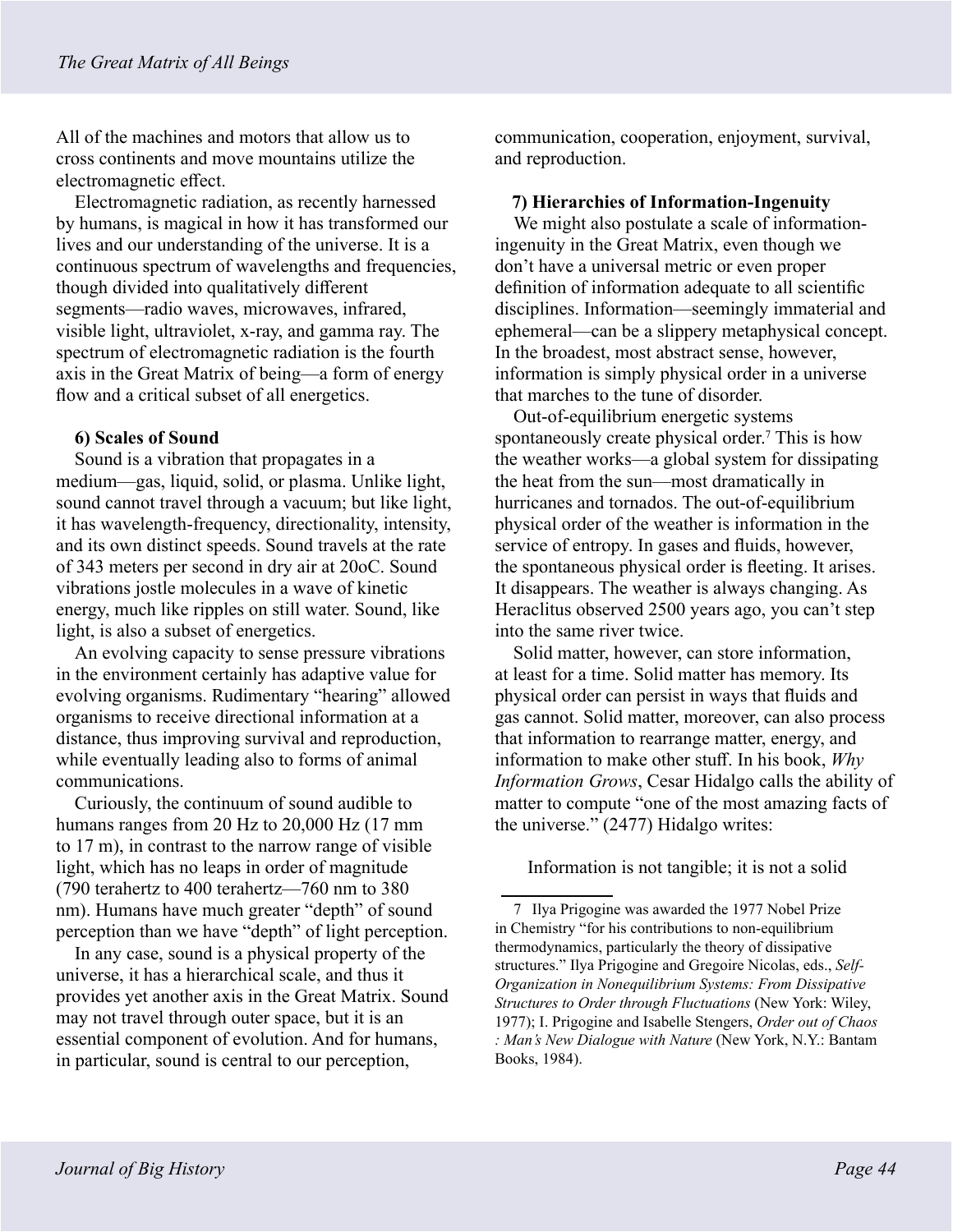or a fluid. It does not have its own particle either, but it is as physical as movement and temperature, which also do not have particles of their own. Information is incorporeal, but it is always physically embodied. Information is not a thing; rather, it is the arrangement of physical things. It is physical order, like what distinguishes different shuffles of a deck of cards. (Hidalgo, 147)

If physical order is information, and if it takes energy to transform matter, and if it takes information to specify particular ordered states, then it takes energy to make and translate that information in, out, and back into matter. Encoding and reading information is thus also a subset of energetics, and thus governed by the Second Law of Thermodynamics. Information-ingenuity is not free, but it can be cheap. With information-ingenuity, evolution can minimize entropy and maximize creativity. Evolution offers the possibility of doing more with less through more efficiently coding.

DNA is a paradigmatic case of matter encoding and computing information. In his famous 1944 Dublin lectures and later book, *What Is Life?,* the physicist Edwin Schrödinger postulated that the code of life inside the cell needed to be an aperiodic crystal. Most crystals are periodic, meaning they form highly ordered microscopic structures. The molecules self-organize, based on their electromagnetic affinities, as they transition from liquid to solid in a tightly packed geometric lattice. These microscopic patterns then grow into macroscopic structures—diamonds, snowflakes, table salt, and metals of all kinds.

In an aperiodic crystal, however, variations in the molecular structure provide the possibility of coding information. Such is the molecule DNA—two strands of long molecules—polynucleotides—connected by variable bonds of adenine (A) to thymine (T) and cytosine (C) to guanine (G). The DNA molecule does not care about the actual order of these chemical bonds, only that A binds with T and C binds with G along the backbone of the two molecular strands.

The pattern of these base pairs— A-T and C-G bonds—is the template upon which DNA codes RNA and RNA codes proteins inside the cell. In cell division, the DNA replicates itself. Solid matter can encode information-ingenuity and then compute that information-ingenuity into living, reproducing, and evolving organisms.

In nature, DNA is always in solution inside the cytoplasm of cells. In a laboratory, however, biologists can separate and concentrate the DNA and then watch as the DNA molecules self-organize into crystalline forms. Because DNA is aperiodic, the crystals vary greatly, creating a profusion of psychedelic patterns under the microscope. (Image)

As scientists have developed techniques for manipulating DNA molecules, they have successfully used DNA to encode and decode digital information. It is slow and expensive work, but the potential is enormous. DNA can store orders of magnitude more data by volume than current computer hard drives with less energy and potentially over much longer time frames. A cubic millimeter of DNA can contain 5.5 petabits  $(10^{15})$ . As of 2016, a single kilo of DNA would be sufficient to store all of the world's digital data.<sup>8</sup>

In this technological feat—copying digital information in and out of DNA molecule—we encounter the dual nature of information that causes a lot of confusion. On the one hand, there is information as code. On the other hand, there is information as message. The code has no meaning in itself; it is merely an "arbitrary" vehicle for transmission. Information as message, however, is all about some meaning—construct this protein with this sequence of amino acids or interpret this string of A-T and C-G bonds as binary code for storing the digital contents of all computers. So we have two distinct definitions of information to keep separate, but that are also always connected.

In both senses—information as code and information as meaning—we might well imagine

<sup>8</sup> Andy Extance, "How DNA Could Store All the World's Data," Nature, http://www.nature.com/news/how-dna-couldstore-all-the-world-s-data-1.20496.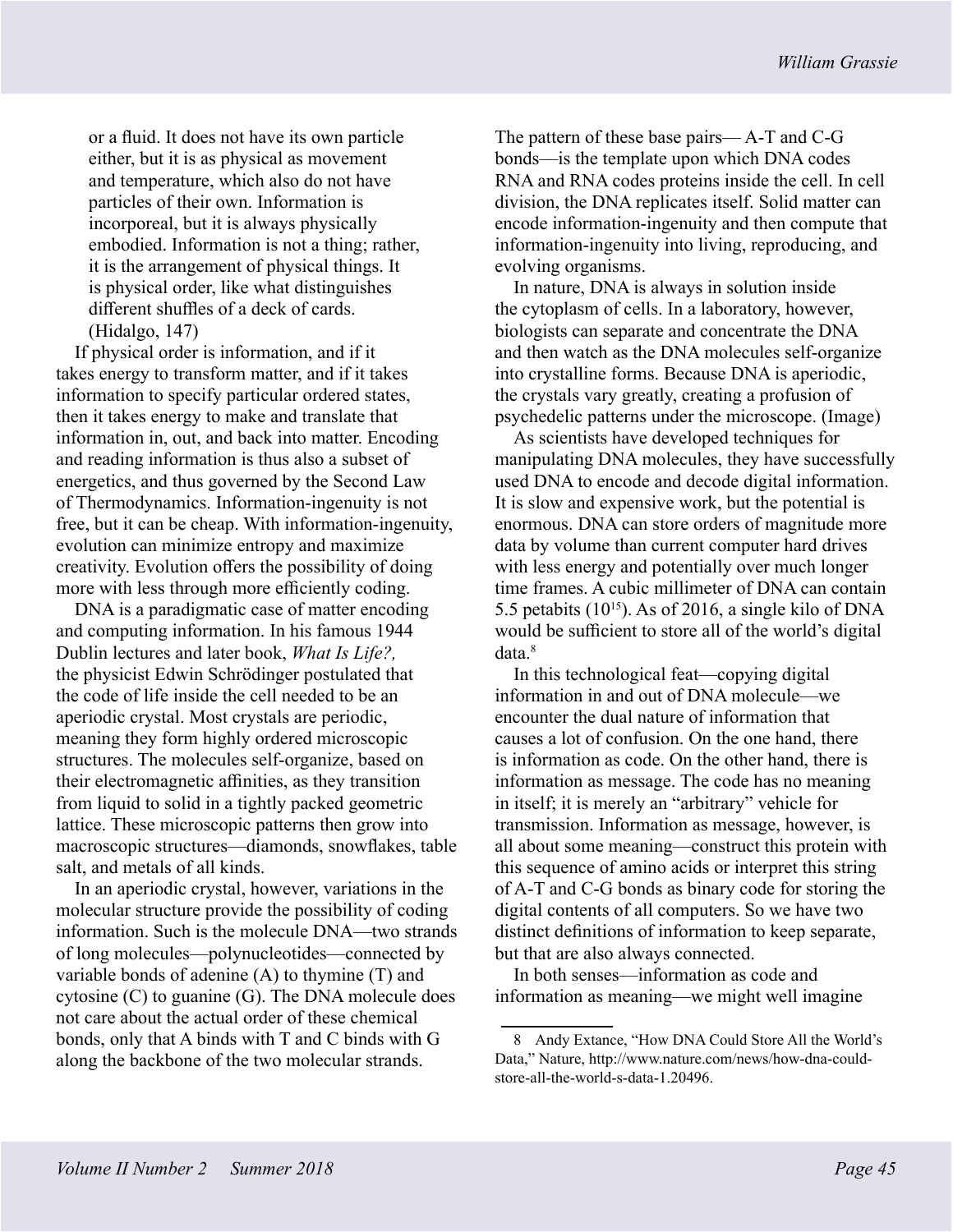a scale in which information grows exponentially. Information measured as DNA base pairs, for instance, grows by orders of magnitude from prokaryotes to eukaryotes. Information grows again through multicellular organisms and with the evolution of the five senses—touch, taste, smell, sight, and sound—new codes conveying new meanings. And with the rise of symbolic language—spoken and later written—information as code and information as meaning experiences another exponential leap. All the while information is specifying and computing physical and social order, a continuous flux of creativity through our bodies, brains, and global civilization.

Ingenuity is simply information that does something creative, innovative, useful, and intelligent. The Latin root of the word "ingenuity" means "inborn," as in inborn genius. Indeed, the natural world is full of inborn genius. The inborn intelligibility-intelligence of nature is the precondition for scientific discovery and human technologies. We are surrounded by what philosopher Daniel Dennett refers to as "competence without comprehension."<sup>9</sup> Most of our biological functions, including mental functions, occur without comprehension. Human consciousness and comprehension are recent development in evolutionary history and an ongoing story. We have only recently begun to comprehend our true place in the universe.

In computer science the smallest unit of information is a bit—0 or 1. Technically, random garbage on your hard disk contains more "information" than your photos, music, documents, and applications. The latter are encoded in more compact algorithms. No such luck with random 1s and 0s. By the information-as-code definition, disorder contains more "information" than order.

This seemingly esoteric discussion of information theory turns out to be central to economics and finance. The rise of complexity in nature and culture concerns us, not simply the amount of code required to describe a particular state of physical order or disorder.

Humans are the most amazing computers of information-ingenuity, but we also encounter limits. Cesar Hidalgo introduces the concept of personbytes to represent the maximum amount of knowledge and know-how that an individual can acquire. Firmbytes are the maximum amount of knowledge and know-how that a firm can acquire. It takes time and effort to acquire expertise and skill. There is a limit to how much knowledge and knowhow one individual or one firm can acquire. And to accomplish complicated manufacturing or provide complicated services requires a lot of personbytes and firmbytes in collaboration. These limits are why complex economic activity requires networks of firms working in tandem with complex supply lines. Acquiring information-ingenuity is hard work, but it plays a central role in all disciplines and professions. Humans have taken the computing of energy, matter, and ingenuity to a whole new level.

So we imagine inductively another scale in the Great Matrix—a scale of information-ingenuity the code and the meaning—that also grows exponentially. In evolution, it grows both as the quantity of DNA code, but also as the diversity of ingenious life forms. In human culture, it grows both as the quantity of code—spoken, printed, broadcast, and digital code—and as the quality of ingenuity knowledge and know-how that accumulate through collective learning across generations and across geographies.

#### **8) Hierarchies of Sentience-Consciousness**

We might postulate yet another axis in the Great Matrix: a hierarchy of sentience leading to consciousness. The membranes of microbes already have rudimentary sentience, in so far as they seek out food sources and flee harm. The immune system is also sentient, goal directed in response to its environment. The evolution of the central nervous system and the five senses further increased sentience. Animals evolve feeling and emotions an amazing intensification of sentience. With the

<sup>9</sup> Daniel C. Dennett, *From Bacteria to Bach and Back* (New York: W.W. Norton, 2017).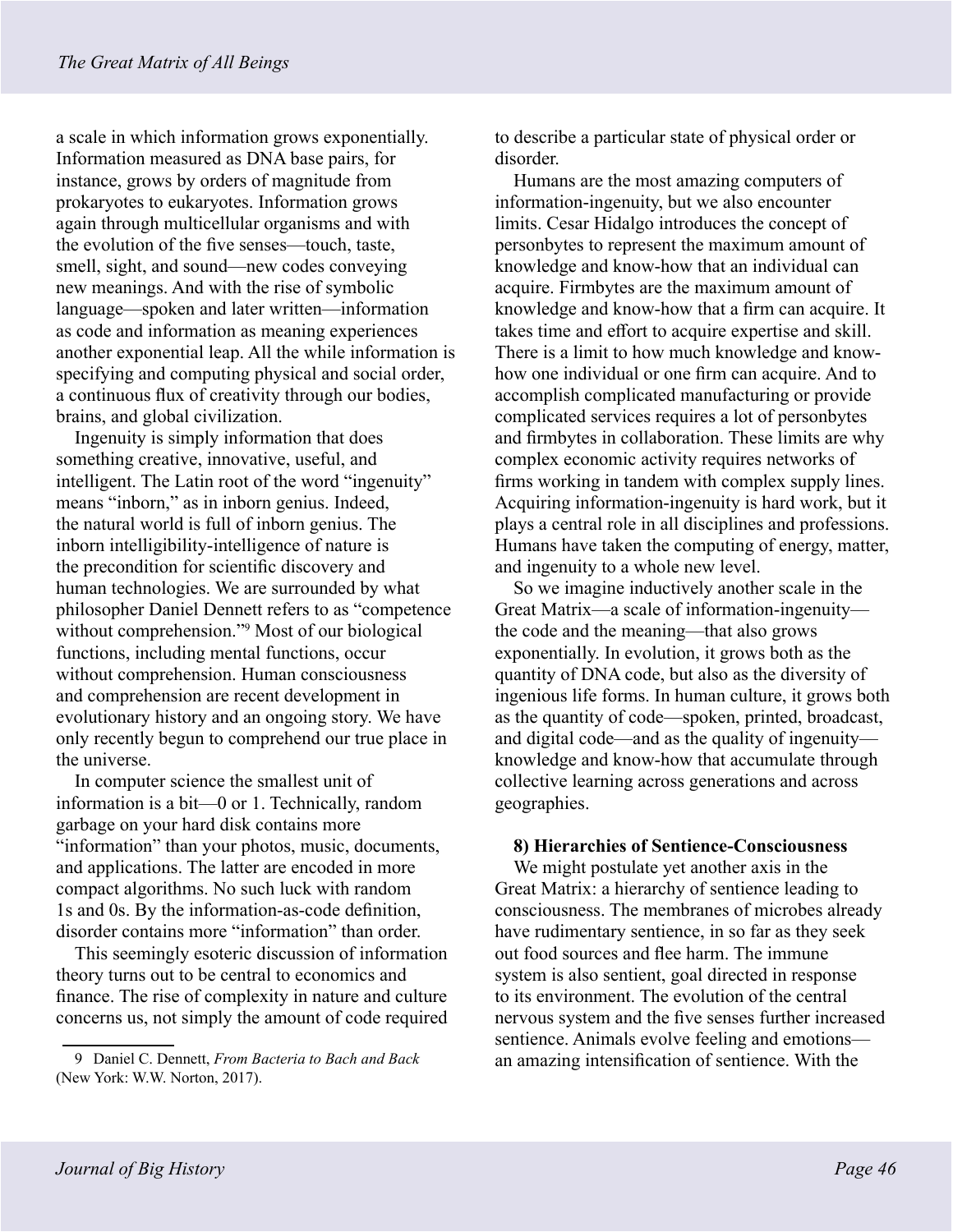advent of symbolic language and collective learning, humans brought about another exponential leap in the scale of sentience-consciousness with intense first person subjectivity and social intersubjectivity. Free will is probably not the right term. Instead, we have constrained choice, but at an extent orders of magnitude beyond any of our animal kin.

Across the variety of animal species, brain-mind is an emergent phenomenon and potentially scalable. While there is no numeric scale for feeling and perception, sentience and consciousness, we can identify the ability of single cells to "sense" the presence of food or predators in the environment as perhaps the low end of the sentience spectrum in its most rudimentary form. A roundworm in a neuroscience lab has only a few hundred nerve cells, while a human brain has billions nerve cells. Surely, there are objective differences in bodybrain-mind complexity between round words and humans. Perhaps some day we will have such a scale throughout the animal kingdom.

Counting nerve cells alone, however, does not really give us an adequate measure of brainminds. Our human brain-minds require bodies and metabolism, vocal chords and oppositional thumbs, and an enriching social and natural environment, in order to realize their potentials.

While closely related to information-ingenuity, I treat sentience-consciousness as separate phenomena dealing primarily with the subjectivity, behavior, and agency of creatures. Human subjectivity and consciousness are on a kind of continuum throughout an evolutionary hierarchy. Sentience-consciousness is also a subset of energetics; and like our other scales in the Great Matrix, I imagine exponential leaps occurring throughout the drama of Big History.

Perhaps someday we may have a robust measure of sentience-consciousness that will allow us to compare dogs with cuttlefish, elephants with birds, and smart phones with smart people.

#### **9) Culturally Constructed Hierarchies**

Humans construct social and cultural hierarchies and scales that exist nowhere else in nature. These

hierarchies have structured societies for good and ill throughout history. Some of these are evolved dispositions that we share with other animal species. Primate dominance hierarchy behavior may be deep in our genes, for instance, but the organizational flow charts at your company are not. All complex societies and institutions have social hierarchies reflected in their customs and laws, in their mating and childrearing practices, in and their occupations and role models. The alpha male—and sometimes alpha female—is such an archetype, one partially grounded in our evolved human nature, but also constructed by societies.

Applied mathematics also involves human constructed scales and hierarchies. While mathematics is also somehow discovered, humans have used these insights to construct new scales and hierarchies. In his famous 1960 paper physicist Eugene Wigner pondered "the unreasonable effectiveness of mathematics in the natural sciences." Indeed, mathematics is essential to understanding all of the scales and hierarchies of the Great Matrix. Mathematics has a miraculous ability to describe reality in new and profound ways. Mathematics, however, is not simply discovered "out there" in the universe; mathematics is also evolved and invented. And once mathematics is discovered-invented, it can become completely self-referential. It need not play with any reality except itself in a Neoplatonic universe of ideas.

A lot of science and economics is arithmetic measuring and counting. Complex modeling, however, requires the rocket scientists. And here, economic and scientific models begin to up run up against complexity and chaos theory. It is important to remember that the mathematics of finance and economics is not real. It need not refer to anything real in the way that the laws of physics do. The unit of measurement—currency—is a socially constructed fiction. No other species exchanges goods and services based on a symbolic system of value. Much like advanced mathematics, the measurements and models in economics and finance can be selfreferential with no basis in reality. Still, there is an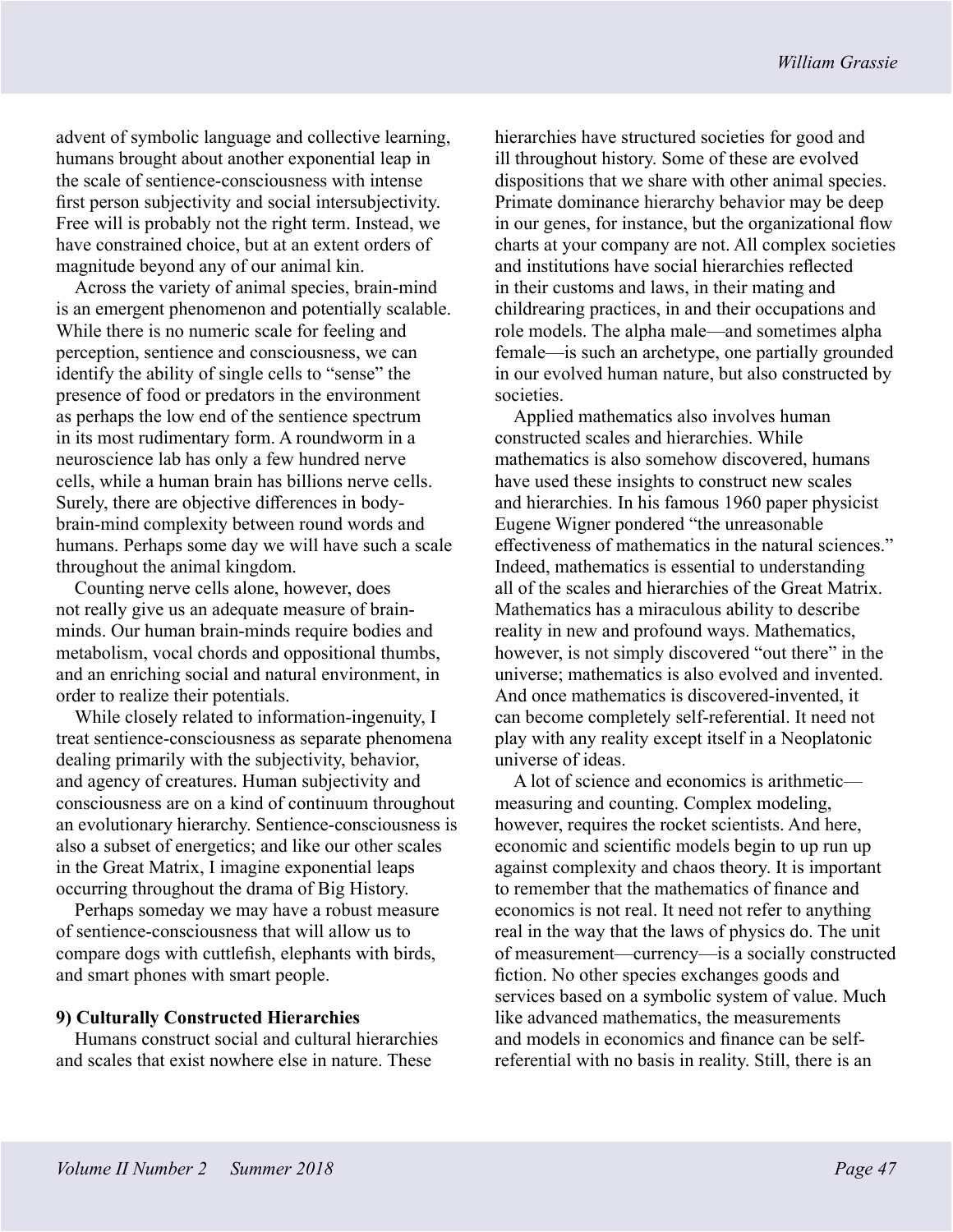"unreasonable effectiveness" of mathematics in our economic evolution. Indeed, mathematics first took hold in human brains with the growth of trade in early agricultural civilizations.

The accelerating drama of human evolution required us to create all kinds of social and cultural hierarchies, in order to scale human cooperation from intimate hunter-gatherer tribes to millions living in mega-cities around the world.

# **10) Hierarchies of Emergent Complexity**

Taken together—size, time, matter, energy, and all the rest—bring us to the final scale in the Great Matrix of all beings—the scale of emergent complexity. Science has no numeric scale for complexity. Here too we need to appeal to informed intuition and induction, rather than some discreet, measurable qualia in nature. The emergence of complexity, however, is certainly one of key features of Big History with important implications for economics and finance. Emergence is a bottom-up process of energy, matter, and information creating top-down constraints on lower-level processes. Humans in general, and scientists in particular, are extreme examples the top-down capacities to constrain, collect, and transform energy, matter, and information in our built physical and cultural environments.

Big History traces eight or more thresholds of emergent complexity in the evolutionary narrative from the big bang to the 21st century to create a pedagogically powerful narrative that enhances understanding, retention, excitement, and relevance—all badly needed in today's classrooms and society.

For instance, the creation of the heavy elements in the stellar foundries from which we derive the elements of the periodic table was a threshold of emergent complexity necessary for complex chemistry to later evolve. When complex chemistry catalyzed life, we saw again something new and different. And when the evolution of plants and animals gave rise to species with a central nervous system, complex brains, oppositional thumbs, vocal chords, symbolic language, tool-making, fire mastery, and collective learning, something new emerged again in the universe, at least on one small planet.

It is important to emphasize that emergent complexity requires lower levels of complexity to exist and function. Higher orders of complexity are built bottom-up, though emergent properties cannot be fully explained from below. With thresholds of emergent complexity, the Great Matrix is not simply a coordinate system of reality, but now also an epic narrative of becoming.

We can distinguish between four different kinds of emergent complexity in the new epic narrative of evolution:

1) Evolutionary Emergence: The grand arc of Big History is the story of the universe, Earth, and humanity. In the beginning, there were no stars, no galaxies, no periodic table of elements, no planets, no water, no complex chemistry, no life, and no intelligence. These emerged in a sequence thresholds of emergent complexity—over a timescale measured in billions and millions of years.

2) Developmental Emergence: Each of us begins our journey as a single cell in our mother's womb. Over nine months, that cell replicates and differentiates into a few hundred tissue-types of our bodies. The development continues through childhood, into adult bodies composed of some 40 trillion cells. In this example, developmental emergence occurs in a timescale measured in months, years, and decades.

3) Functional Emergence: Protons, neutrons, and electrons form atoms; atoms join together to form molecules; molecules attach to form more complex chemistry. The inner life of a cell is a dense and intense collection of millions of molecular machines undergoing trillions of mind-boggling chemical cascades per second. The atoms and the molecules are not alive, but when functioning together, they can form a living cell, organ, and organism. Functional emergence in our bodies occurs in a timescale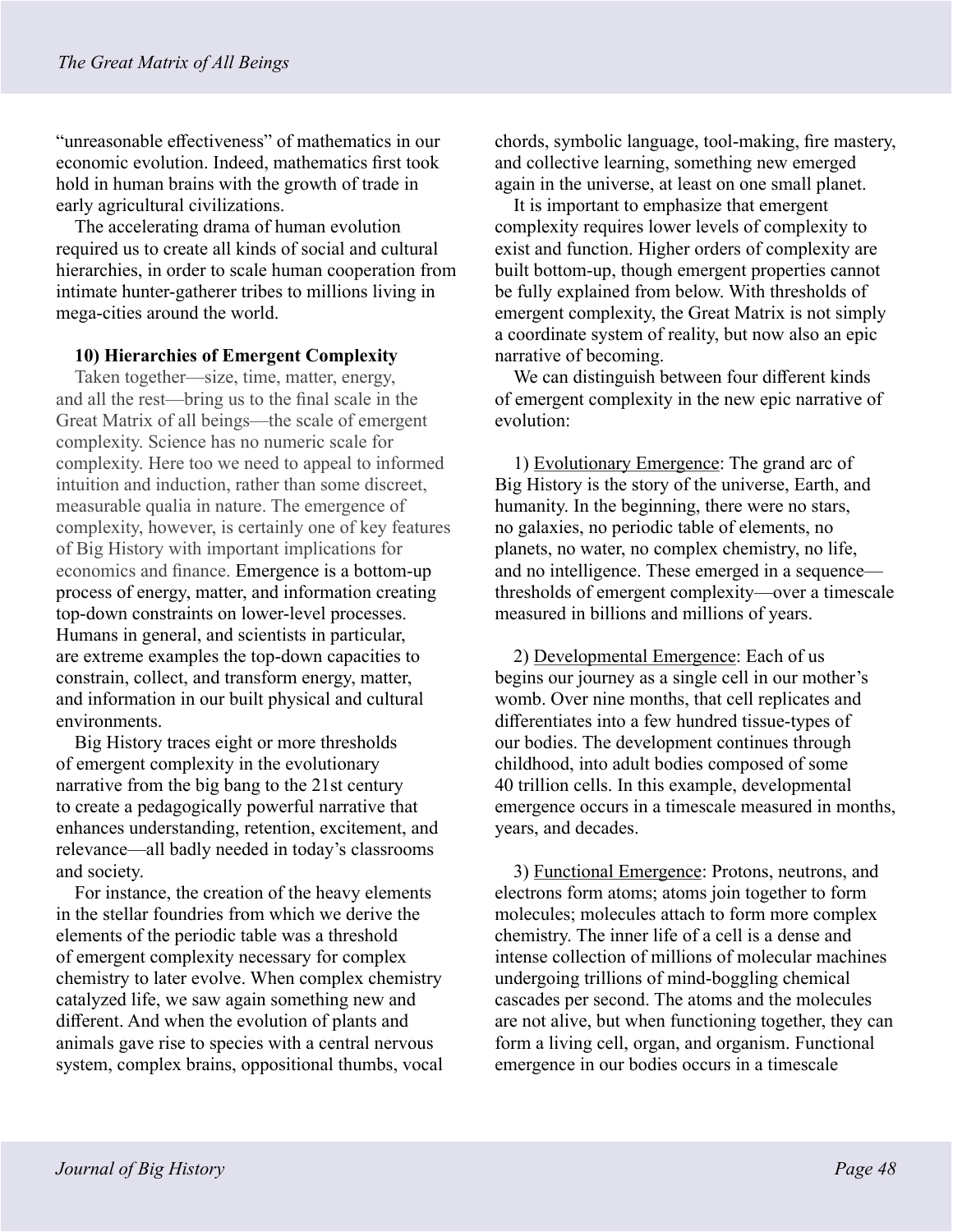measured in nanoseconds and hours.

4) Intelligence Emergence: With the advent of symbolic language and collective learning, we see the accelerating emergence of intelligence in humans. Science, technology, engineering, math, and medicine are the most obvious examples, as new insights and discoveries are built upon the successes of the past in a progressive and self-transcending learning process. This kind of emergence also occurs in the arts and humanities. The emergence of intelligence is a complex distributed phenomenon and is evolutionary (over the course of human history), developmental (over the course of an individual's lifetime), and functional (necessary for the workings of increasingly complex societies). $10$ 

While evolutionary emergence is the grand narrative of Big History, coming to recognize and understand developmental emergence, functional emergence, and intelligence emergence is no less important. The emergence of complexity is an ongoing process.

To truly appreciate Big History, we must not only count in billions of light-years, but also the amazing nanoscale functions and developments manifested by quadrillions of atoms dancing in and out of our bodies. We must also appreciate the history of knowledge, creativity, and discovery that characterizes the recent, dramatic, and accelerating successes of our species.

With these different concepts of emergence in hand, we can now begin to understand how the academic disciplines and departments of the modern university map onto the structure of the universe itself. From the bottom up, we begin with fundamental theory, particle physics, nuclear physics, solid-state physics, and chemistry. The disciplines then split into inanimate and animate tracks. Inanimate matter goes from physical chemistry to material sciences, earth sciences, space sciences,

astronomy, and cosmology. Cosmology, it should be noted, also takes us back to fundamental theory and particle physics, so the top and bottom are connected in the disciplines of physics and astronomy. Life, animate matter, leads to the many divisions of biology all the way to the human sciences, and indeed also all the humanities. Throughout our review of specialization and division of labor in universities, we also encounter applied sciences—for instance, engineering, medicine, and economics. The distinction between science and applied science is not easy to maintain.

# **A Multi-Dimensional Matrix**

The ten dimensions of the Great Matrix give us ten ways to measure reality—by time, size, matter, energetics, electromagnetism, sound, information-ingenuity, sentience-consciousness, cultural constructs, and the end product, emergent complexity. Some of these are inductive scales that cannot be measured in numeric units. We might measure information, as bits for instance, but we cannot enumerate the ingenuity embedded in the code. We don't have a consciousness meter that we can put on your head. And beyond the crude measure of energy-density-flow, we don't have a scale for emergent complexity. It is a triumph in intellectual history that we have come to understand the scales of time, size, matter, and the varieties energetics. These are reliably real and profoundly practical insights about how our universe and our economy function.

 All phenomena, all academic disciplines, and all economic activities can be located in reference to these hierarchical scales. It is this Great Matrix of bottom-up and top-down causality that allows complexity to grow.

Medieval Europeans once understood the universe to be a Great Chain of Being. All the entities of he world — animal, vegetable, mineral — were hierarchically organized. At the bottom were metals, precious metals, and precious stones. Then came plants and trees, followed by wild animals and domesticated animals. Humans were also hierarchically ordered from children to women

<sup>10</sup> I am in debt to George Ellis for many of these insights. See George F.R. Ellis, *How Can Physics Underlie the Mind? Top-Down Causation in the Human Context* (New York: Springer, 2016).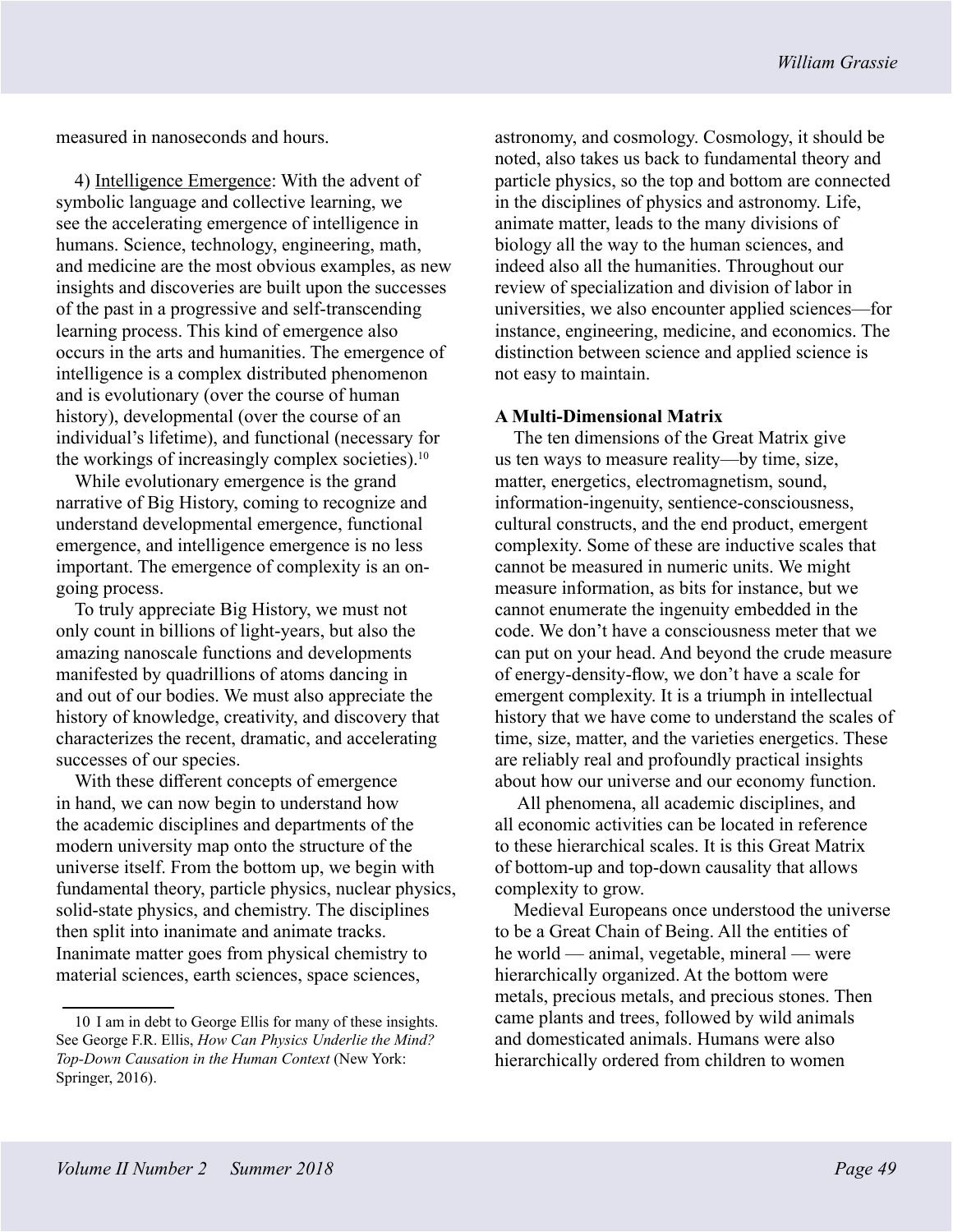to men and further into the different ranks of commoners, nobility, princes, and kings. The Great Chain of Being continued up into the celestial realm — moon, stars, angels, and archangels — to the very top where God presides over the entire creation. This *scala naturae* provided humans with a natural order, which they also understood to be a natural human order that structured their societies.

Science, or so the story goes, disrupted this view of the universe and ourselves. Copernicus, Galileo, and Kepler broke the crystalline spheres of Ptolemy and demoted Earth from the center of the universe to an insignificant periphery. Darwin understood plants and animals, including the human animal, to be evolving from common ancestors all the way back into the proverbial primordial slime. Freud showed that rational man was really an unconscious mess and hardly aware of, let alone in control of, his own thoughts and passions.

The Great Chain of Being was rendered a tangled web of happenstance in an enormous universe devoid of transcendence and meaning. God was rendered an unnecessary or incompetent creator. The new existentialists and Stoics argued that the universe was indifferent, that humans were insignificant, that our consciousness was epiphenomenal, and that our evolution merely accidental. Note simply that while there is no Great Chain of Being as the medieval Europeans understood, there is a great deal of order in the universe as discovered by contemporary science. There is a Great Matrix to which all beings belong that extends far beyond our direct senses and perception.

Humans are not at the top of the scales of size and time, but somewhere in the middle. On the energetics, information-ingenuity, sentienceconsciousness, and emergent complexity scales, however, humans are off the chart. The human niche is particularly favored in the matrix for the time being—each of us a nexus of causal relationships (physical, biological, social, economic, psychological, mental), realizing extraordinary flows of energy and ingenuity, intensities of subjective experience, and accelerating transformations in the

modern period.

In our drive toward specialization and division of labors, we rarely reflect on these natural hierarchies and what they might mean for our understanding of science, self, and society. "The ongoing fragmentation of knowledge and resulting chaos are not reflections of the real world but artifacts of scholarship," writes Harvard biologists E.O. Wilson in his book, *Consilience: The Unity of Knowledge*. 11 Vartan Gregorian, president of the Carnegie Corporation, similarly observes:

The fundamental problem underlying the disjointed curriculum is the fragmentation of knowledge itself. Higher education has atomized knowledge by dividing it into disciplines, subdisciplines, and sub-subdisciplines—breaking it up into smaller and smaller unconnected fragments of academic specialization, even as the world looks to colleges for help in integrating and synthesizing the exponential increases in information brought about by technological advances. The trend has serious ramifications. Understanding the nature of knowledge, its unity, its varieties, its limitations, and its uses and abuses is necessary for the success of democracy... We must reform higher education to reconstruct the unity and value of knowledge.<sup>12</sup>

Understanding how the Great Matrix actually works on different scales is an exercise in zooming in, zooming out, and changing perspectives. In the process, we better understand the emergent complexity from physics to chemistry, from cell biology to human brains, from individual producerconsumers to global markets. We need to take account of the energy, matter, and ingenuity that flows through nature and our economy.

We are never outside the bio-social-physical matrix, but in this scientific and philosophical exercise we seem to stand away, looking down on the matrix from above. As far as we know, no other entity in the universe has achieved this capacity, and it is in this domain that humans are

<sup>11</sup> Edward O. Wilson, *Consilience: The Unity of Knowledge* (New York: Knopf, 1998).

<sup>12</sup> Vartan Gregorian, "Colleges Must Reconstruct the Unity of Knowledge," *Chronicle of Higher Education* 50, no. 39 (2004).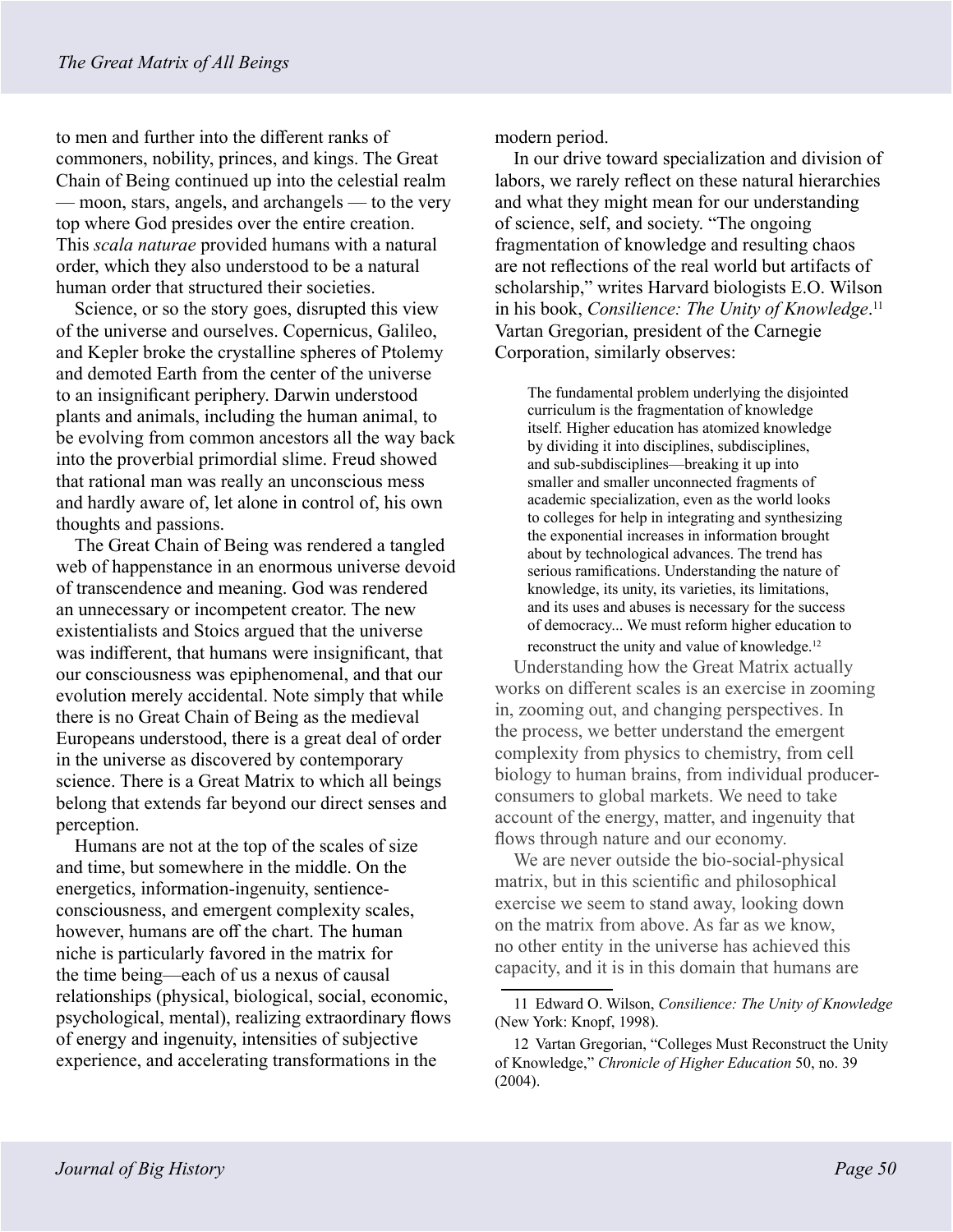no longer middling creatures of the matrix. Our self-transcendence, realized especially through the progress in science, economics, art, and culture, is a super and completely natural emergent phenomenon. We come to understand the matrix from the inside out, though the matrix knows nothing of us.

It is awe-inspiring to grok any or all of these natural scales and hierarchies. Simply appreciating the scales of size and time is awesome. Try also to analyze the flows of energy embodied in the objects and activities in your immediate environment. A process analysis of energy in our built environment gives us a new understanding of the economic world. Training your eyes to "see" the energy flows embedded in the world around you is sure to wake you up in the morning. I look at my library and recall that a ton of paper embodies on average about 35 gigajoules (GJ). This is about as much energy as is needed to manufacture a ton of good-quality steel, to say nothing of the human labor that went into writing these books. I walk through my home and recollect that the average three-bedroom, wood-framed house in North America embodies about 500 GJ of energy in its construction, which is equivalent to 4,157 gallons of gasoline (or something like 48,183 days of human labor). I get into my car and consider that a midsized passenger car requires about 110 GJ to build and might consume about 50 GJ of fuel annually. Over ten years, the energy cost of that car would total about 680 GJ—more than that of the average three-bedroom house mentioned above.

It doesn't stop there. If your eyes could detect the radio waves around you, the empty space of your room would be filled with an altogether different kind of rainbow—the chaotic patterns of dozens of overlapping VHF broadcasts would be evident all around you. If your skin could feel these electromagnetic waves, your entire body would be vibrating and tingling at different frequencies. Indeed, some of the airwaves entering through the window right now have traveled 13.8 billion years from the background radiation of the big bang to be with you today. Or if you prefer the wave function of quantum phenomena, consider yourself connected across space and time in a very immediate sense to the distant reaches of the universe. Understanding the Great Matrix provides a kind of instant mystical experience in which you can deconstruct and reconstruct your sense of self and world within these multidimensional scales and hierarchies.

Science offers a sixth sense—a way of seeing beyond the walls of Plato's cave into the realm of what is real. It isn't rocket science to sort-of-know how things actually work, how the pieces form an entire puzzle. Of course, god and the devil are both in the details, but it sure helps to have the picture on the puzzle box when trying to fit the pieces together.

## **Bibliography**

Berry, Thomas, and Brian Swimme. *Universe Story, The: From the Primordial Flaring Forth to the Ecozoic Era*. San Francisco, CA: Harper, 1992.

Chaisson, Eric. *Cosmic Evolution: The Rise of Complexity in Nature*. Cambridge, MA: Harvard University Press, 2001.

———. "Energy Rate Density as a Complexity Metric and Evolutionary Driver." *Complexity* 16, no. 3 (2011): 27-40.

———. "Energy Rate Density. Ii. Probing Further a New Complexity Metric." *Complexity* 17, no. 1 (2011): 44-63.

———. *Epic of Evolution: Seven Ages of the Cosmos*. New York: Columbia University Press, 2006.

Christian, David. *Maps of Time: An Introduction to Big History*. Berkeley: University of California Press, 2004.

Dennett, Daniel C. *From Bacteria to Bach and Back*. New York: W.W. Norton, 2017.

Dunbar, Robin. *Grooming, Gossip and the Evolution of Language*. Cambridge: Harvard University Press, 1996.

Ellis, George F.R. *How Can Physics Underlie the Mind? Top-Down Causation in the Human Context*. New York: Springer, 2016.

Extance, Andy. "How DNA Could Store All the World's Data." Nature, http://www.nature.com/news/